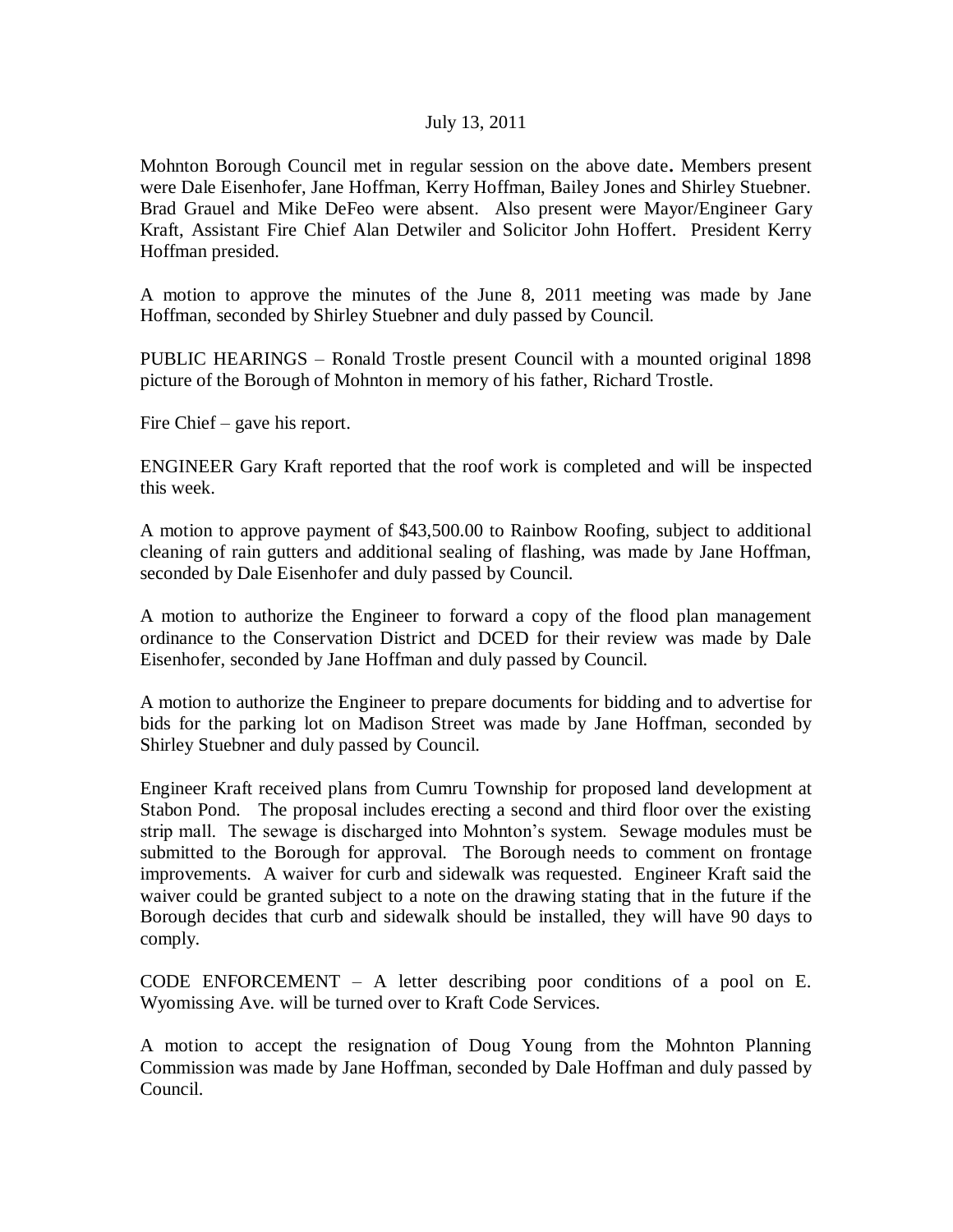July 13, 2011

POLICE CHIEF - Report was given by Mayor Kraft.

SOLICITOR – A motion to authorize the Engineer and Solicitor to meet at 301 Main Street to discuss the alleged water issue was made by Jane Hoffman, seconded by Dale Eisenhofer and duly passed by Council.

PRESIDENT – None.

MAYOR – A motion to adopt Ordinance #786, adding handicap parking spaces on Lutz Street, W. Summit Street and Pear Street was made by Jane Hoffman, seconded by Dale Eisenhofer and duly passed by Council.

A motion to authorize the Solicitor to prepare an amendment to the handicap parking ordinance to remove a handicap parking space at 29 Lake Street was made by Jane Hoffman, seconded by Dale Eisenhofer and duly passed by Council.

## COMMITTEE REPORTS

FINANCE – Dale Eisenhofer questioned the bill the Borough received regarding the Berks County Cable Consortium. Solicitor Hoffert said Council never authorized payment of anything and any further action should be deferred.

BUILDING & ZONING & FIRE & WATER – None.

RECREATION – None.

GRANTS, AQUISTIONS & COMMUNITY RELATIONS – Bailey Jones discussed the new Coordinating Council Agreement. The new agreement increases the council by 3 members and a municipality may withdraw from the agreement in 30 days. The new agreement also includes patching the school parking lot. Adoption will be deferred until the August meeting.

LIGHT & HIGHWAY – None.

HEALTH & SANITATION – None.

POLICE & PERSONNEL – A motion to advertise for the job of Secretary/Treasurer, at a cost not exceed \$1,000.00, was made by Shirley Stuebner, seconded by Dale Eisenhofer and duly passed by Council.

UNFINISHED BUSINESS – Jane Hoffman asked about the electric work for the generator. Gene Mohn is working on it.